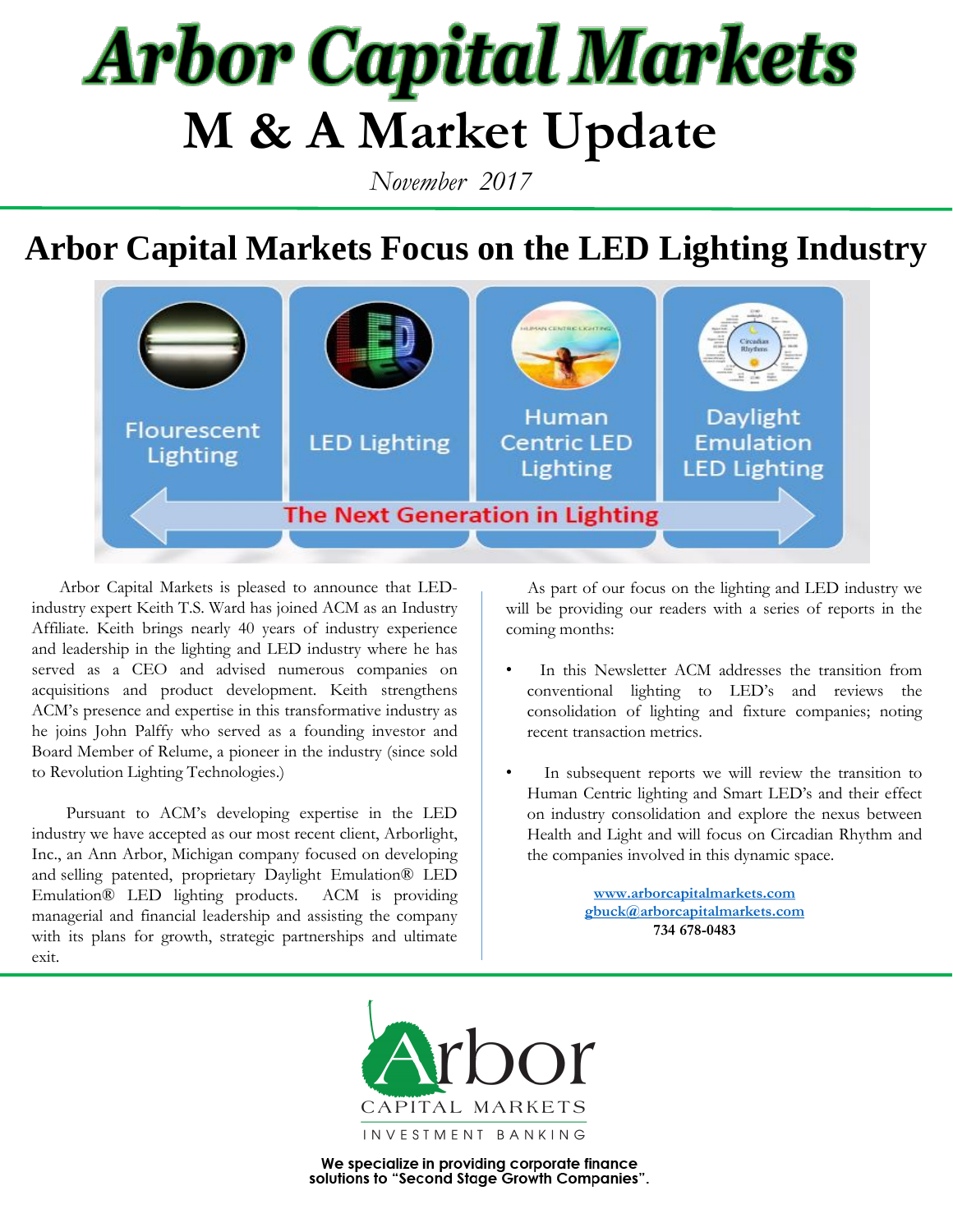# **Arbor Capital Markets**

### **The Transformative Nature of the LED Lighting Industry**

 The LED industry is truly transforming the lighting industry, setting off a consolidation frenzy as companies confront the numerous technological and market challenges over the next decade.

 After initial slow commercialization in the 1980s and '90s the LED industry took off in the early 2000's and is approaching 50 percent penetration in new commercial applications throughout the developed world. Initial adaption has been based mostly on the primary economic benefits of the technology; energy efficiency, compact size, long life and ease of maintenance, resistance to breakage and vibration, good performance in cold temperatures, lack of infrared or ultraviolet emissions, instant-on performance, color control, reduced flicker, and the ability to be dimmed.

|                    | Market Capitalization/Revenues x |      |      |      |      |
|--------------------|----------------------------------|------|------|------|------|
|                    | Latest                           | 2016 | 2015 | 2014 | 2013 |
| $<$ \$ 20 m Rev    | 1.4                              | 0.9  | 1.0  | 0.9  | 0.9  |
| \$20 to \$50 m Rev | 1.6                              | 1.2  | 1.9  | 1.4  | 0.9  |
| $>$ \$50 m         | 1.5                              | 1.1  | 0.7  | 0.8  | 0.9  |
| All                | 1.5                              | 1.1  | 0.9  | 1.0  | 0.9  |
|                    | Market Capitalization/EBIT x     |      |      |      |      |
|                    | Latest                           | 2016 | 2015 | 2014 | 2013 |
| $<$ \$ 20 m Rev    | 19.2                             | 14.2 | 24.1 | 42.8 | 13.6 |
| \$20 to \$50 m Rev | 22.8                             | 14.7 | 18.7 | 21.8 | 9.6  |
| $>$ \$50 m         | 15.6                             | 11.2 | 11.2 | 12.7 | 13.7 |
| All                | 17.2                             | 12.3 | 15.0 | 12.7 | 12.8 |

#### **Median Pricing Ratios, Lighting Industry Public Companies**

*Source: S & P Global: Market Intelligence*

. due to manufacturing improvements to larger wafers, the acceleration of efficacy in mid-power LED designs and an influx of Asian Adaption was initially constrained, however, due to high up-front costs and concerns about "blue light". More recently, however, producers that have gained global scale, the cost of LED's has dropped dramatically, spurring more aggressive pricing and unit demand. Demand has also been bolstered by transformative technology (IoT and Human Centric lighting), emerging markets, and global political mandates driven by environmental concerns (numerous countries have banned or moved away from environmentally negative traditional lighting technologies lighting and providing subsidies and innovations for LED adoption.)

#### North American LED Lighting Market

By Application Segment, Projected to 2022(\$b)



*Source: S & P Global: Market Intelligence*

 These political and economic forces drive rosy 3 to 7 year industry unit sales projections. Various industry experts project the total global LED market, currently estimated at \$33 billion will grow at a 23 percent rate to over \$92 billion by 2022. The North American share of that market, roughly 20% is over \$17 billion in 2022 and roughly 20% of that market is projected to be Smart LED technology. However, despite rosy intermediate term unit growth there is considerable uncertainty and volatility in the industry. Plummeting lower material costs are shaking up supply chains, squeezing margins and moderating revenue growth (relative to unit growth). Moreover, the irony is that the rapid penetration of LEDs with their long product life, will cannibalize the lighting replacement market, long a key source of industry revenue; leading to greater long-term demand risk as the replacement market virtually disappears.



.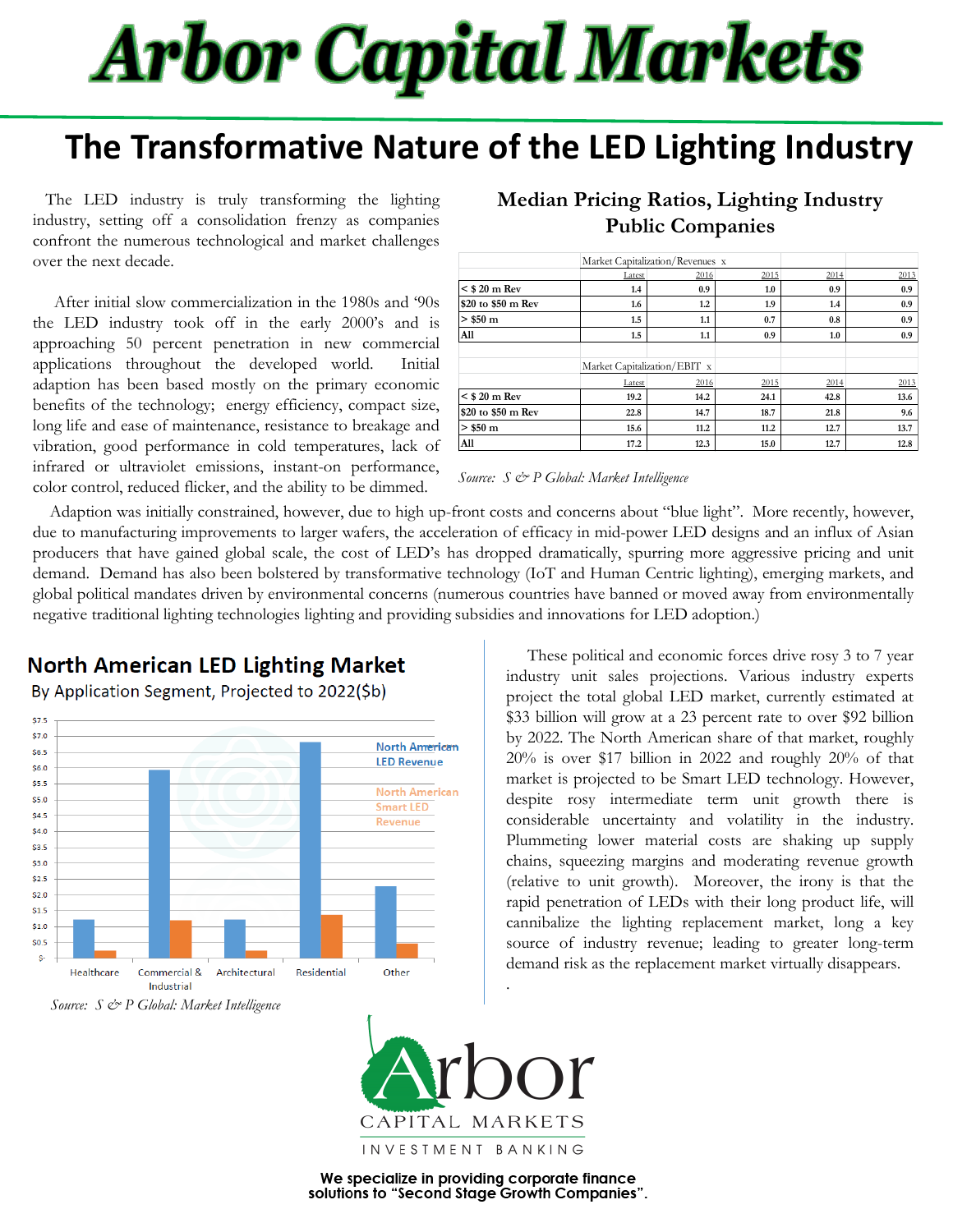## **Arbor Capital Markets**

### **Moving to the Digital Future**



 The current lighting industry, while dominated by large players Acuity, Eaton/Cooper, GE, and Phillips is still quite fragmented, with thousands of producers globally. The LED is more fragmented with newer more technologically-oriented players sharing the spotlight, but there are still hundreds of LED producers each in America, Europe and Asia. Smaller companies faced critical challenges to their margins in light of depressed prices, technological challenges, and scale. The need for these smaller companies to find niches or scale is a key driver to industry consolidation.

 ACM's survey of the lighting industry market over the past 23 months counts 107 transactions; 68 of them involving companies with LED focus and 39 with targets in the more traditional lighting sector.

 While average transaction size is small across the industry, representative of smaller companies seeking scale and larger companies seeking technology or

 The industry is a result of, and engine for, further technological change. While early adaptation was based on the primary economic benefits of energy efficient lighting, new technologies are expanding the market case for LEDs. Also, the industry has integrated digital technology, developing smart LED lights with internet connectivity, positioning the industry as the backbone to IoT platforms throughout the building industry.

 In daily trading of public companies, middle market companies (\$20 to \$50m of revenue) are getting significant premiums over the industry average. These companies are selling at 1.63X revenue, an 8% premium over the industry and at 22.8x EBIT, 32% over the industry average.

|                        |                | Implied                                |          |                           |                    |  |
|------------------------|----------------|----------------------------------------|----------|---------------------------|--------------------|--|
|                        |                | <b>Total Transaction</b><br>Enterprise |          | <b>Implied Enterprise</b> |                    |  |
|                        |                | Value (m)                              |          | Value/EBITDA (x)          | Value/Revenues (x) |  |
| <b>Industry Sector</b> | Deal Count     |                                        | (median) | (median)                  | (median)           |  |
| <b>LED</b> Driven      | 68             | Φ                                      | 11.8     | 10.0                      | 1.8                |  |
| Traditional            | $\frac{39}{2}$ |                                        | 4.1      | 6.5                       | 2.3                |  |
| Combined               | 107            | D                                      | 11.1     | 8.6                       | 1.8                |  |

market segment niches, the average deal size is nearly 3X larger in LED driven deals. The significant earnings premium paid to LED targets reflects industry confidence in increasing earnings and margins relative to the traditional lighting industry. Traditional lighting companies are harvesting margins from current niches, but future margins and growth are imperiled by demand for increased technology in their sales channels and aggressive competition from consolidation.

 There is clearly room for and premiums to be offered to smaller more traditional light fixture companies, but the focus is shifting towards LED,

connected lighting and IoT players. The new construction and retrofit obviously will be dominated by LED players as their market penetration rates pass 50% and head to 80% in the next decade. There will be a continued need to service and replace the traditional market, but smaller companies will be forced to adopt technology or consolidate in order to maintain demand and/or achieve scale to maintain margins. Fortunately, larger players are seeking to smaller deals in niche markets to expand their own scale, product portfolios, and geographic reach.